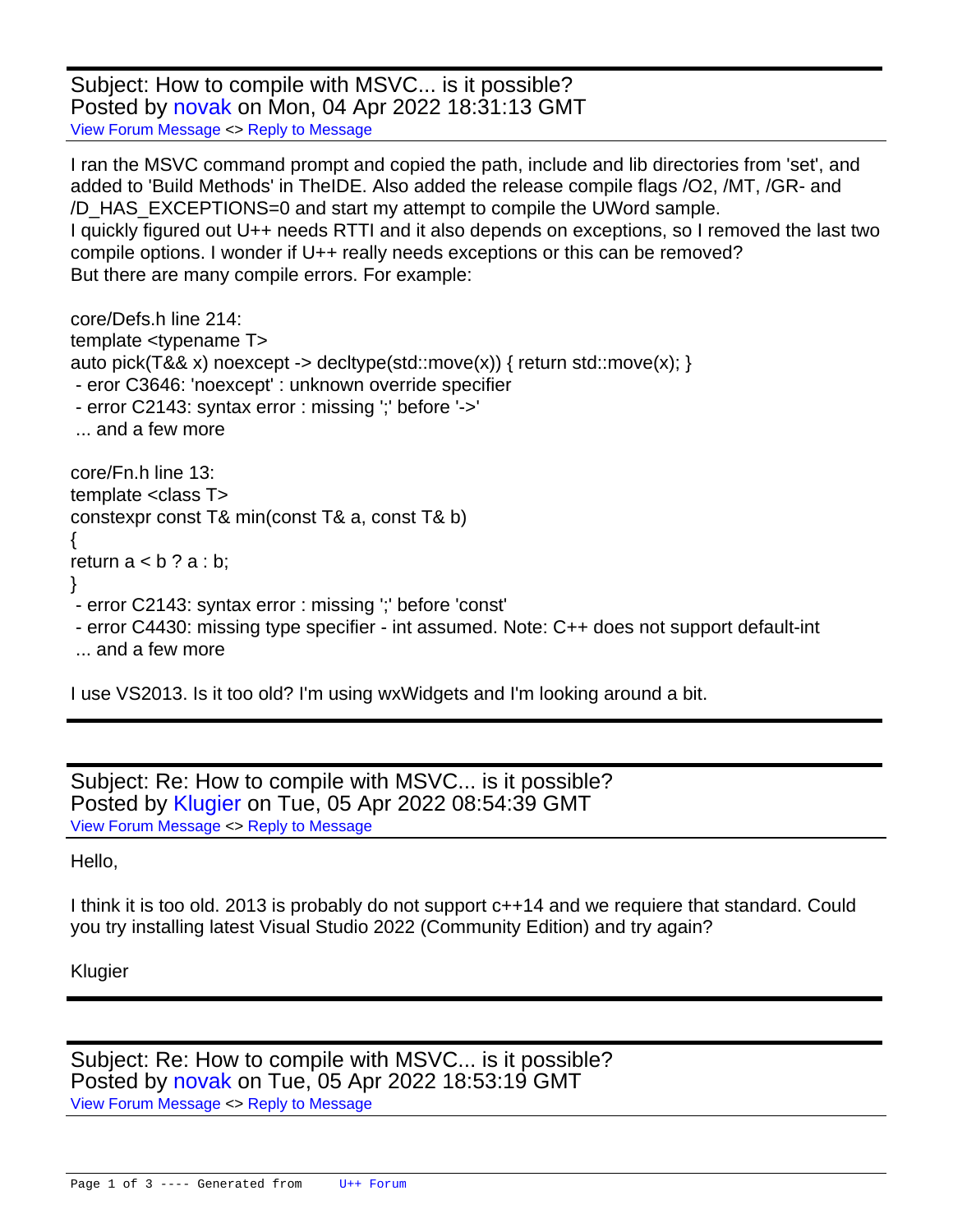That's a bit of a hassle as Visual Studio is registerware and it, since some time, won't load the login page that uses the built-in Internet Explorer. They probably do that on purpose to get you to update your OS.

So I have to install this on a VM with windows 10 and meticuously copy over the needed files to make it portable and usable.

But I'm curious, what is the executable size for an average Ultimate++ program like the UWord sample? And without exceptions? Or are they really needed?

Subject: Re: How to compile with MSVC... is it possible? Posted by [Klugier](https://www.ultimatepp.org/forums/index.php?t=usrinfo&id=1517) on Sun, 10 Apr 2022 17:52:02 GMT [View Forum Message](https://www.ultimatepp.org/forums/index.php?t=rview&th=11786&goto=58286#msg_58286) <> [Reply to Message](https://www.ultimatepp.org/forums/index.php?t=post&reply_to=58286)

Hello,

In order to use U++ you do not need to launch Visual Studio. Installation with C++ components is sufficient. After that you should launch TheIDE and use auto-setup for MSVC detection. Also, we bundle Clang compiler with standard Windows distribution, so possessing Visual Studio is optional.

What is your current operating system and what is the reason why you do not want to update your OS?

Klugier

Subject: Re: How to compile with MSVC... is it possible? Posted by [novak](https://www.ultimatepp.org/forums/index.php?t=usrinfo&id=34811) on Sun, 10 Apr 2022 21:00:13 GMT [View Forum Message](https://www.ultimatepp.org/forums/index.php?t=rview&th=11786&goto=58287#msg_58287) <> [Reply to Message](https://www.ultimatepp.org/forums/index.php?t=post&reply_to=58287)

You need to run Visual Studio at least once, and register it, and let it set up things before the compiler will work. Also it's better to do this installation on another computer and extract it from there to keep things clean because it has it's tentacles everywhere on the disk and in the registry. It's not too much of a problem but I dont feel like doing this now and I'm happy for the moment with MSVC 13 and wxWidgets and Clion on Windows 7.

I like small filesizes, a minimal wxWidgets program is, after removing the obvious bloat (like exceptions), 1.5 MB. With PureBasic, the same program is 50kb. So there must be a lot of things in between there that wxWidgets has that I probably don't need. And in any case with Clang there is a 4 MB "entry fee" just for trying.

But after they start waving this Ukrainian flag on the website (this business is just a continuance of the Covid cult) together with some dumb and ignorant commentary, I'm not too proud to be using wxWidgets and I wonder if there's anything better, but I haven't found anything yet... the other